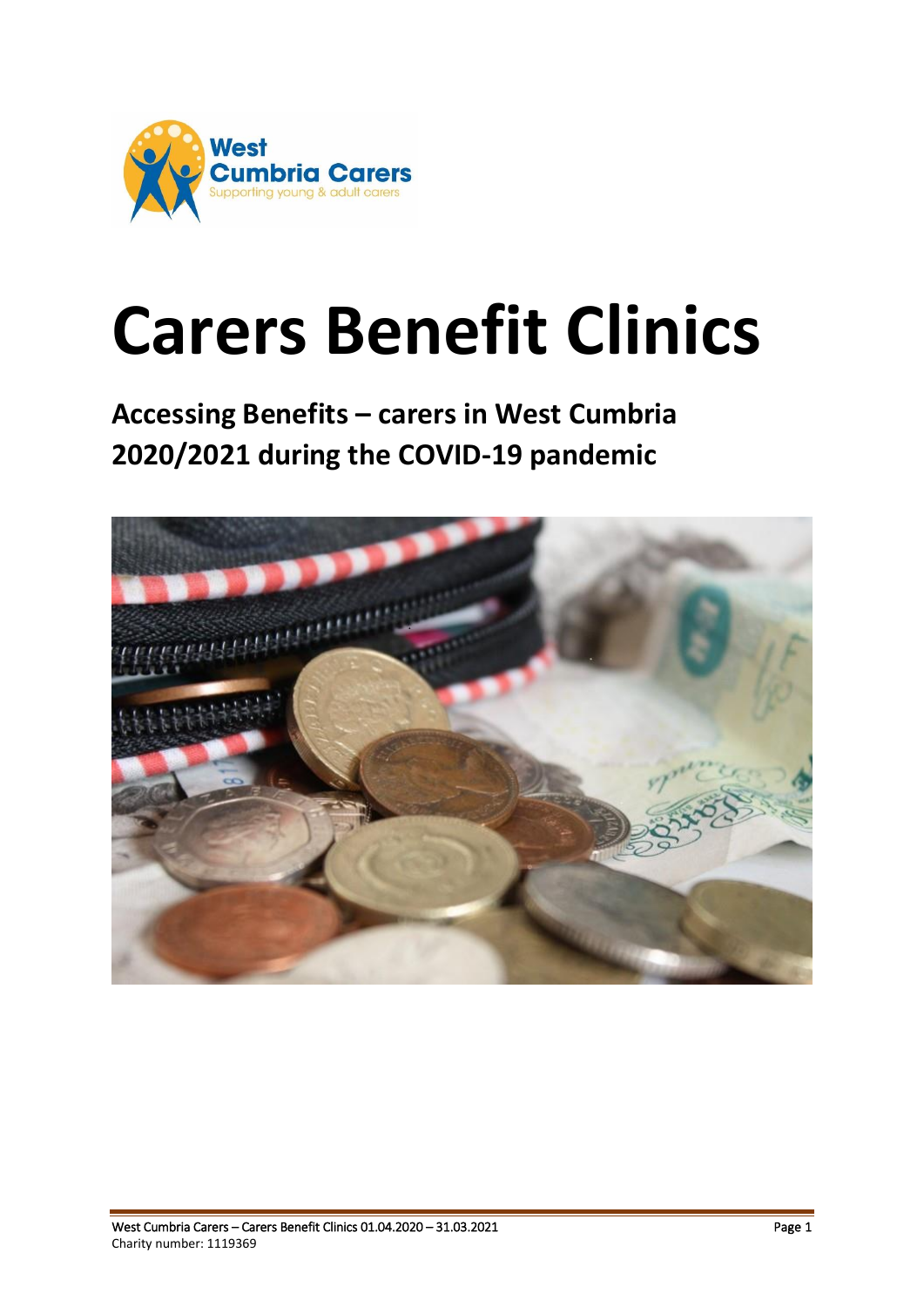# **Carers Benefit Clinics**

This report provides information about the service that we delivered during the period from 1<sup>st</sup> April 2020 to 31st March 2021 with an overview of total outputs from the project start date of 1st July 2014.

The service, like many others this year, has been severely affected by the COVID-19 pandemic.

# **Background**

This project was developed as a result of a range of local and national research that indicated a real need for information about and support to access a range of benefits that support carers and/or the person for whom they care.

In addition to the telling findings of Carers UK reports from 2010 – 2019 below, the national Budget 2021 will have further detrimental effects on carers, making their need for help even more pressing. Namely (Carers UK Policy Briefing March 2021):

- the increase in the National Living Wage by 2.2% without a corresponding increase in the threshold for Carers allowance means that carers will only be able to work 14 hours per week instead of the previous 16 hours to remain eligible for Carers Allowance
- refusal to extend the uplift of £20 per week on Universal Credit to Carers Allowance, meaning 480,000 carers have lost out on almost £1000 per annum in comparison
- Carer's Allowance remains the lowest benefit of its kind, having increased by only 0.5% on 2020/2021 rates.

Previous research showed:

- Carers Missing Millions (Carers UK 2010) said that in 81% of cases it takes a new carer over one year to find any financial support.
- Carers UK 'State of Caring Report 2017' found that over 1 in 5 (22%) carers struggling to make ends meet said they are in or have been in debt as a result of caring
- As many as 8% of those responding to the survey said they were living in a household receiving under £500 in monthly income (Carers UK 'State of Caring Report 2017' survey of over 6600 carers in the UK)
- As recently as 2019, 43% of those caring for more than 35 hours a week say they are struggling to make ends meet (Carers UK Research Briefing 2019)

The project was originally funded from July 2014 until September 2018 through funding from Cumbria County Council and Cumbria Clinical Commissioning Group to deliver a series of Carers Benefit Clinics throughout Allerdale and Copeland. Since October 2018 until 30<sup>th</sup> September 2021 the project has been supported through The Phyllis Harney Trust together with some organisational reserves and West Cumbria Carers own fundraising. Further funding for October 2021 to March 2022 has been secured through NDA (Sellafield) together with some reserves for West Cumbria Carers giving time to secure future ongoing funding.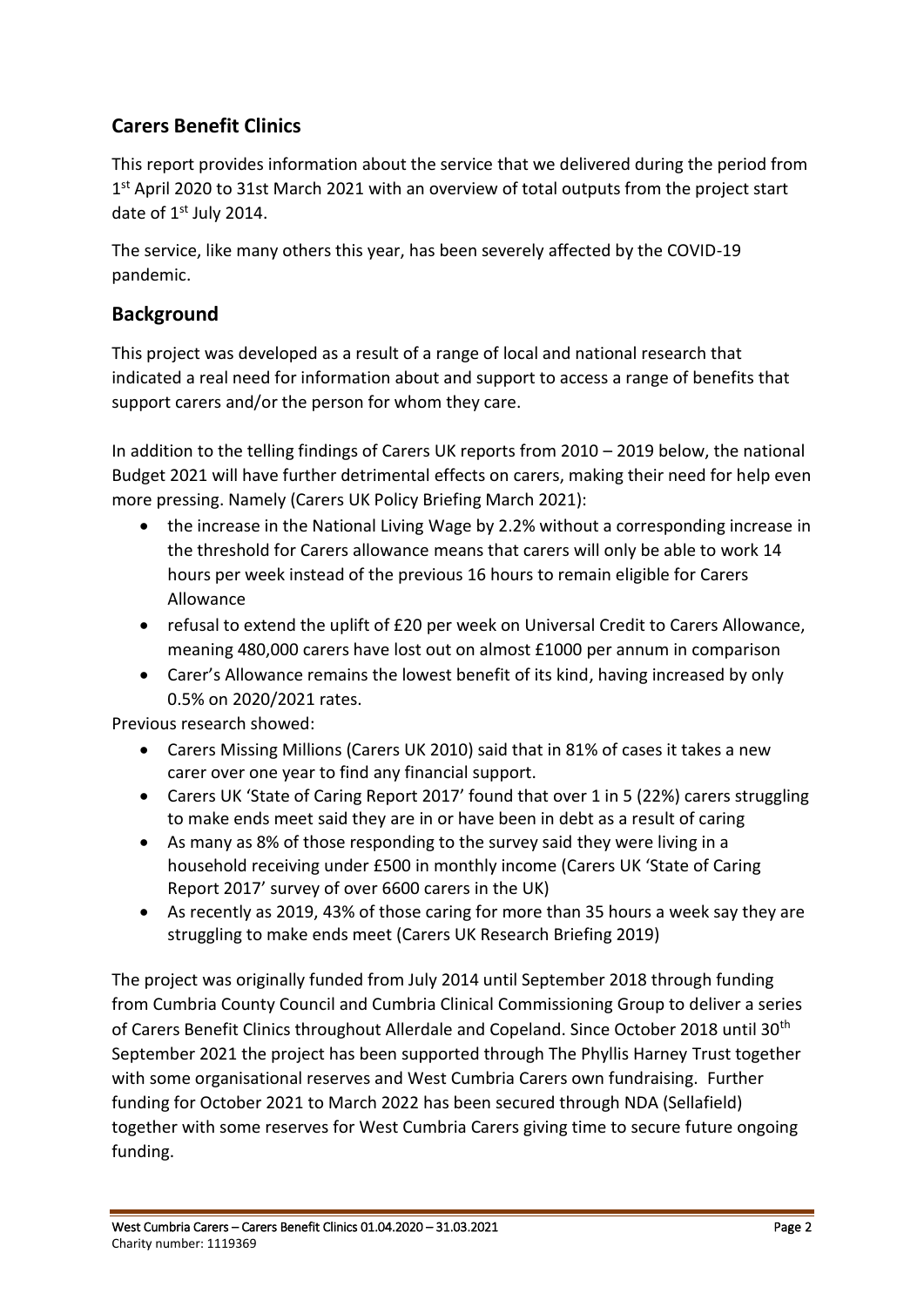The project aims to help carers in the following ways:

- prevent financial hardship as a result of their caring role
- secure additional financial resources to enhance their capacity to deal with stressful or crisis situations
- contribute to a reduction in stress and anxiety
- feel supported and better recognised for the caring role they undertake
- optimise their access to health and social care

As the County Council's Libraries Service closed its premises and social distancing was introduced, the project suspended its usual monthly face-to-face Carers Benefit Clinics in libraries, Wigton Hospital and our own office in Cockermouth.

These were swiftly replaced by telephone and secure one-to-one video Carer Benefit Clinics using Microsoft TEAMS and Zoom platforms. In person Clinics have not yet resumed.

The project employed one part-time Benefit Support Worker for 22.5 hrs per week and an administrative Support Worker for 7.5 hours a week. Sadly, due to coronavirus, Volunteer support was suspended for the entire year. However, one positive has been that because we have not been limited to specific venue timetables, we have been able to be more flexible with appointment times delivered by telephone and video call.

The main focus of support provided by the project remains one to one support to carers to help them to complete applications for the following benefits:

- Carers Allowance
- Attendance Allowance
- Personal Independence Payment
- Disability Living Allowance (under 16 years)
- Support to complete reassessments of current benefit entitlements such as Attendance Allowance, Personal Independence Payment and Disability Living Allowance for both adults and children

Also, the project provides support to complete applications for:

- Council Tax Reductions relating to enduring mental health and caring responsibilities
- Grants from appropriate charitable trusts and foundation

Our Benefit Support Worker may also, when appropriate provide carers with information enabling them to maximise their household income such as:

- Local discounts for carers or people with disabilities
- HC1 and Prescription Prepayment Certificates
- Winter Warmth and Warm Home Discount scheme and other fuel related payments, etc.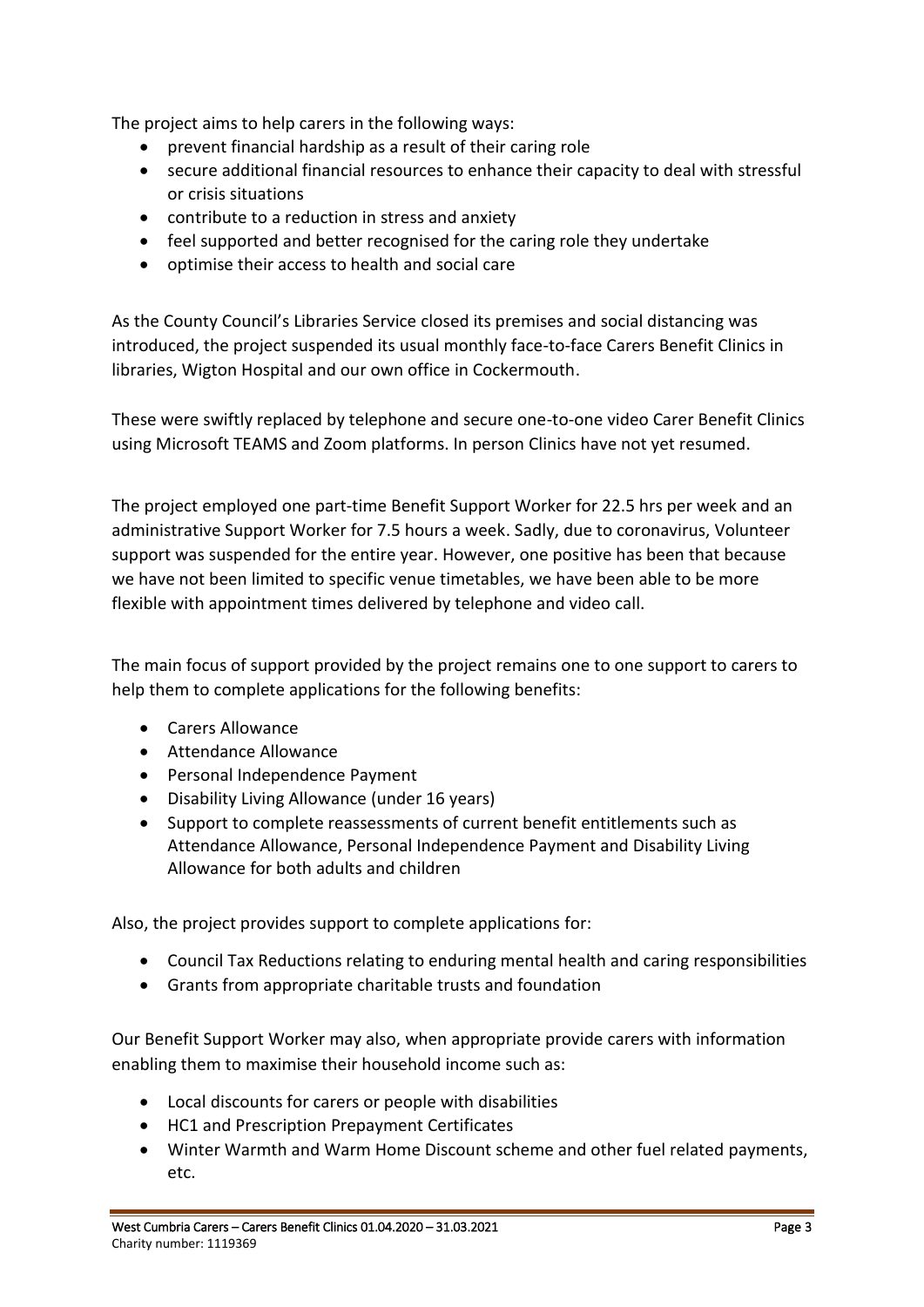The Project also liaises with the Department of Work and Pensions to support our carers with benefit queries and completes referrals to the DWP Home Visiting Team if they are not able to access our service in person. Like us, this Team has been conducting interviews by telephone and video this year.

Because of the 'stay at home' imperative during almost the whole 12 month period of the report, we have lost many of the well-established communication routes that the Benefits Project used to raise awareness of our service.

We have made calls to organisations such as the Memory Teams in Allerdale and Millom and the local councils to make staff aware of what we do and what help and support can be given to carers. We have also explained what relevant information is required to enable us to make a good solid benefit application and what the process entails.

Through our Carers Champion training within the workplace, health and community settings we have raised awareness about how to access the Benefits service and the process of referring to the clinics.

West Cumbria Carers were invited to give a presentation to Stronger Together and join them on one of their monthly meetings via Zoom. They are a friendship and support group, for present and past Sellafield Ltd employees and their families who are, or have been, affected by cancer. We gave them information about the Benefit Clinics and other services we offer and how we can support Carers.

# **Summary of outputs 1st April 2020 – 31 st March 2021**

In the 12-month period  $1<sup>st</sup>$  April 2020 to 31<sup>st</sup> March 2021 the following outputs have been achieved

## **Benefit clinics**

- No Carers Benefit Clinics were run due to COVID19
- 57 telephone or video appointments were filled
- 47 applications known to have been successful
- 5 carers known to have received two benefits
- 32 carers referred to other agencies or given significant telephone support or help from another Carers Support Worker
- Over 134 carers supported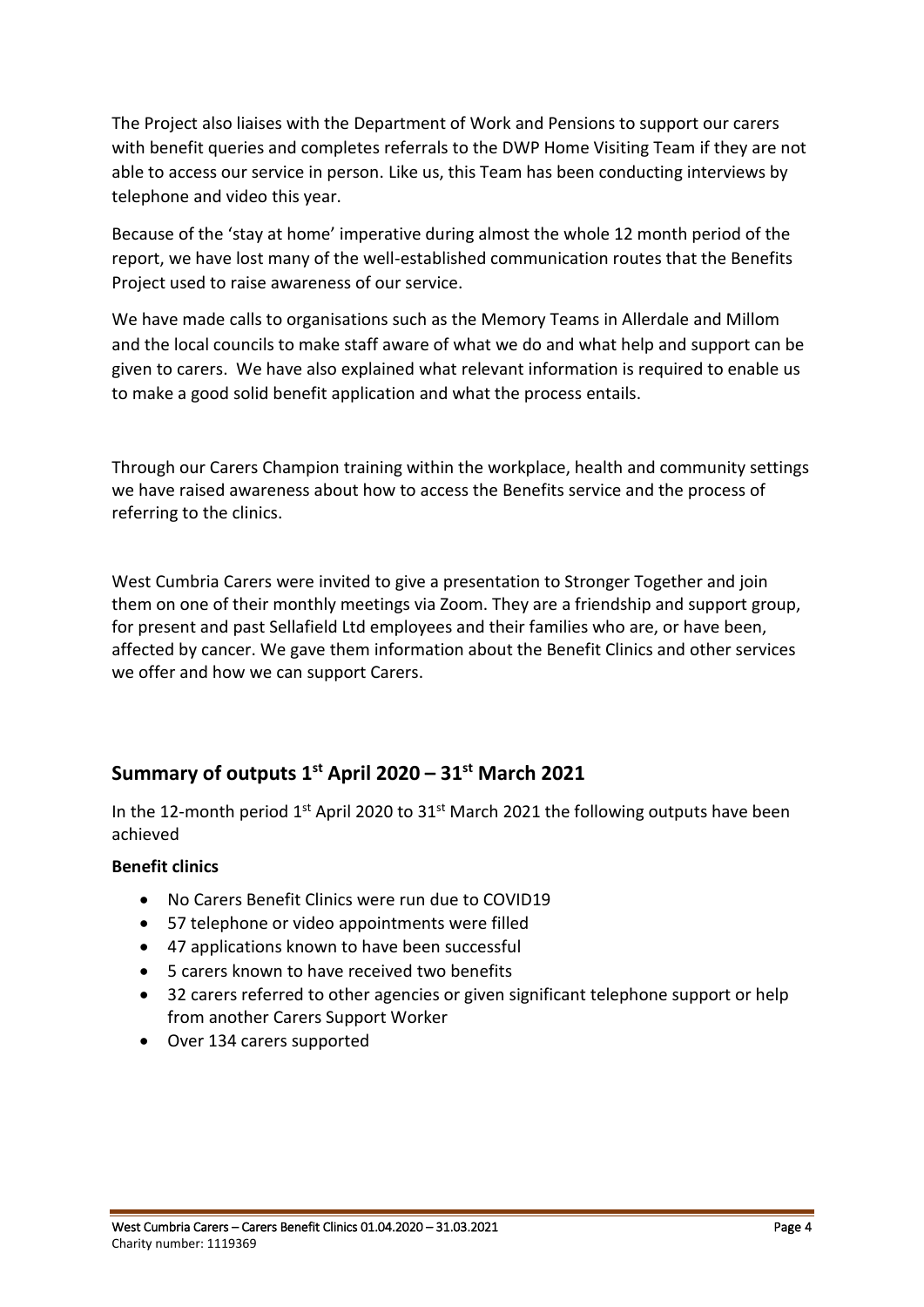## **Total value of benefits secured**

- Upwards of £185,706 secured for carers and the person for whom they care
- £136,105 secured as a direct result of Carers Benefit Worker telephone/video appointments
- £49,600 secured as a result of onward referrals to other agencies and/or other West Cumbria Carer Support Worker assistance

#### **Comment about the outputs during the COVID-19 pandemic**

The outputs this year are down in all categories. We are confident that this downturn is entirely due to the following aspects of the UK's necessary response to bring infection under control:

- Closure of our clinic venues
- A short period of furlough for Benefits Service staff
- Cessation of home visits by the Department for Work & Pensions
- Redeployment of DWP staff to deal with COVID related schemes, and home working, quarantine, etc. so award outcome notifications are delayed
- Lack of technology or skills on the part of carers, so they mostly could not interact with us by video call
- Increased difficulty obtaining information from carers, increasing appointment times
- Home working slowing down access to post, and the postal service experiencing delays at one point
- Challenges for Local Councils and GPs, slowing down response times, relating particularly to Council Tax Benefits, so award outcomes are delayed
- Suspension of some hospital consultant services meaning evidence was not available to submit to DWP
- Applications for PIP requiring the carer to go out to the Post Office and send the application form to West Cumbria Carers and the benefit worker having to go into the office to collect it when it arrives and then arrange a telephone appointment for its completion.
- Carers not having access at home to be able to copy evidence to support their benefit claims as originals are not returned to them by the DWP.

# **Cumulative totals of benefits secured since project start on 1 st July 2014**

- Total of benefits secured over the lifetime of the project  $1<sup>st</sup>$  July 2014 31st March 2021 is **£2,210,190.88**
- Total of **£1,066,026.47** of benefits secured for carers and those that they care for during years that include the support of the Phyllis Harney Trust
- Interim available total of benefits secured during  $1<sup>st</sup>$  April 2020 31 $<sup>st</sup>$  March 2021 is</sup> **£185,706.92. This is 51% of the previous, pre-COVID year.** If we tentatively relate this to 'turnover' of Administration and Support Services reported by the Office for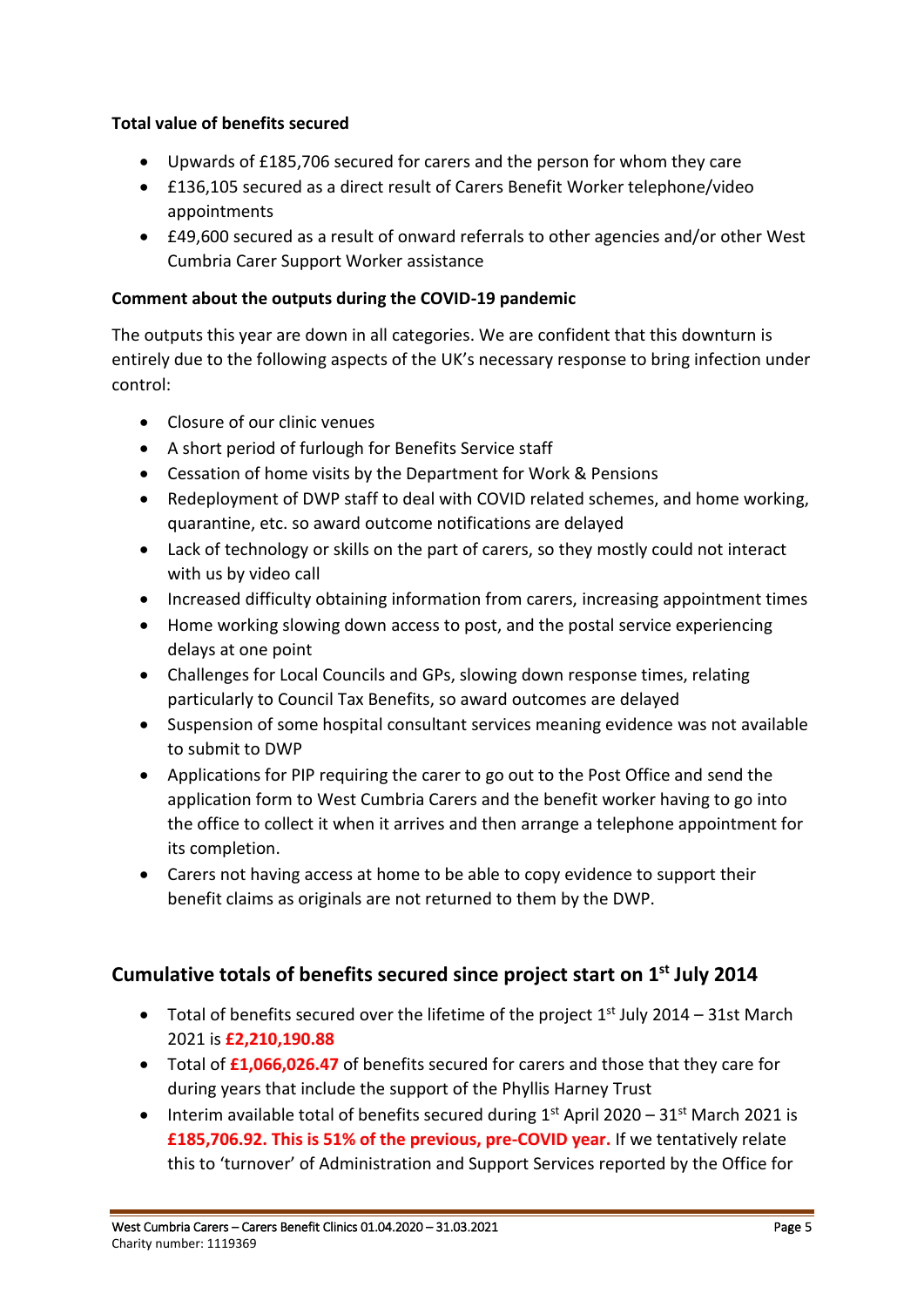National Statistics, which fell by 50% on pre-COVID levels by May 2020 and has since recovered to nearly 70%, our reduction is hardly surprising.

Please note that the above figures are calculated as if the benefits awarded were in payment for 52 weeks. While some awards will have ceased as a result of deaths or changes of circumstance, many of the benefits gained will have continued for much longer than this.

| Year                                   | <b>Carers Benefit Clinic</b> | <b>Referrals to other</b> | <b>Total</b>  |
|----------------------------------------|------------------------------|---------------------------|---------------|
|                                        |                              | agencies                  |               |
| Benefits secured prior                 |                              |                           | £1,144,164.41 |
| to Phyllis Harney Trust                |                              |                           |               |
| support                                |                              |                           |               |
| $01.07.2014 -$                         |                              |                           |               |
| 31.03.2018                             |                              |                           |               |
| Since Phyllis Harney Trust support:    |                              |                           |               |
| $01.04.2018 -$                         | £306,594.43                  | £106,953.60               | £413,548.03   |
| 31.03.2019                             |                              |                           |               |
| 2018/2019                              |                              |                           |               |
| 01.04.2019-                            | £276,660.48                  | £190,111.04               | £466,771.52   |
| 31.03.2020                             |                              |                           |               |
| 2019/2020*                             |                              |                           |               |
| 01.04.2020-                            | £136,105.95                  | £49,600.97                | £185,706.92   |
| 31.03.2021                             | Figs available at            |                           |               |
| 2020/2021**                            | 24.05.21                     |                           |               |
| <b>Total</b>                           | £719,360.86                  | £346,665.61               | £1,066,026.47 |
|                                        |                              |                           |               |
| <b>All time Benefits Project Total</b> |                              |                           | £2,210,190.88 |

**\* These figures are higher than those previously reported because of new data received about successful benefit applications**

**\*\* Interim figures that will increase, as some of the benefit applications can take up to a 20 week turn around so we may still have to hear of some of the positive outcomes for this period.**

# **Case studies relating to clients supported between 1 st April 2020 and 31 st March 2021**

## Case Study 1

A 63-year-old man had given up his job to care for his 86-year-old father who had significant health issues. He had moved into his father's home as he needed supervision and help with personal care on a daily basis both during the day and again at night. Apart from his state pension his father did not receive any other benefits. The carer only had a small pension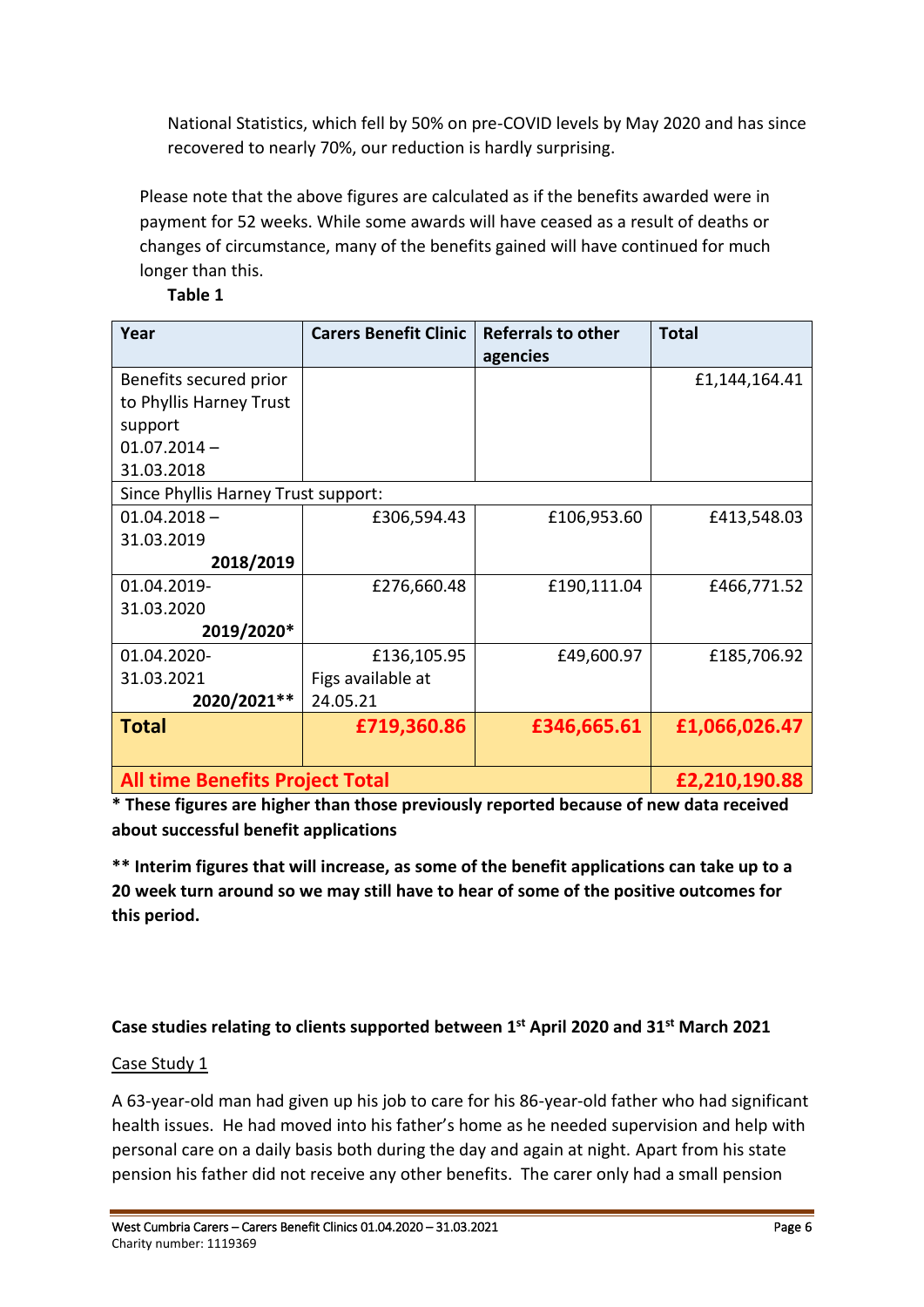and lived off his savings which were reducing rapidly, he didn't know how he was going to cope.

He attended a telephone Benefit Clinic appointment and a claim form for Attendance Allowance was completed for his father. We also completed a claim form for Carers Allowance for him as he was caring in excess of 35 hours per week and only had his small occupational pension. The carer thought that because he had some savings and this pension that he would not be able to claim but it was pointed out to him that this was not a means tested benefit and the occupational pension would be disregarded.

The father was awarded Attendance Allowance at the higher rate of £89.60 per week as care was given substantially both during the day and at night. When the claim was decided the son then received Carers Allowance of £67.60 per week backdated to the date his father's Attendance Allowance was awarded from. He felt that now he had some financial support put in place the pressure was taken off him and he could focus on his caring role.

# Case Study 2

A carer was making a daily round trip of over 80 miles to visit her father who was diagnosed with Alzheimer's disease. She would drive each morning to his home as he now lived alone following the death of his partner. She was anxious that sometimes he would not answer the phone if she called to check on him. Her caring role included prompting with all aspects of washing and dressing, preparing meals, managing his medication, supervision with daily tasks and taking care of all his paperwork and household finances. She would spend over two hours each day travelling to and from his home.

We supported the carer to complete an application for Attendance Allowance at the Benefit Clinic. Her father was awarded £89.60 per week and as a result of receiving this benefit he was eligible for a Council Tax discount of 100% which our staff member supported them to access. Having the increase in finances meant that the carer could now pay for a local care agency to come in a couple of days a week to take the pressure off her and give her a much needed break.

# **Client Feedback**

This year we introduced a Benefits Feedback field into our customer relationship management database. The field allows us to record positive and negative feedback that has been volunteered by carers, rather than sought out.

Between 01 April 2020 and 31 March 2021 negative feedback was zero and there were 30 carers who gave positive feedback and expressed thanks and appreciation.

Some typical comments were:

- A huge thank you to Lynne for all her help in completing the forms
- [I] would not have been able to complete the form without [Lynne's] help
- Very happy with the outcome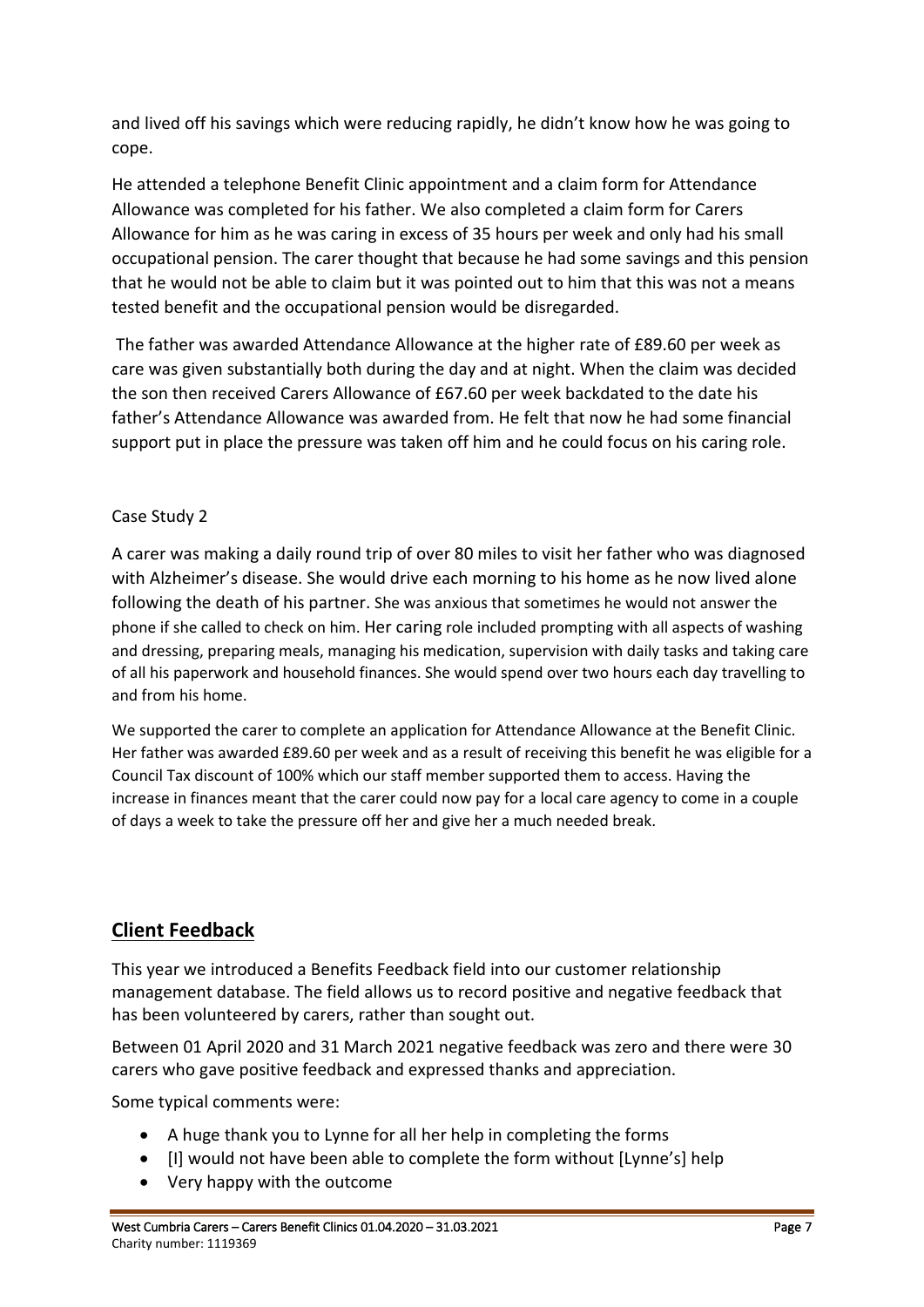- [Carer] really felt [I] was speaking to people who "knew their stuff" and spoke common sense
- I really appreciate the help and support you have given me

We carried out no formal survey, judging the time better spent on helping carers to improve their financial circumstances, particularly because of the additional time taken to complete each application remotely. We try to ensure that our applications are detailed, accurate and provide relevant information in order to give our carers the best chance of receiving a positive outcome. We have had to provide additional information and instruction to carers this year as several have chosen to fill in the forms themselves, with our support remotely, sometimes involving several iterations.

## **Financial effects**

The government has reported that the total number of people claiming Carer's Allowance at February 2020 was 1.31 million, a rise of 6,400 over the last year. Increases in State Pension Age and in the number of people claiming disability benefits may have contributed to this rise. Of the total number claiming Carers Allowance, 32% (410,000 were entitled to the benefit but do not receive payments) (DWP: Benefits Statistics August 2020, published 11 August 2020).

In their report "Unseen and Undervalued" (November 2020), Carers UK call for an increase in payment to those with entitlement to bring them in line with Universal Credit. They quote the New Policy Institute 2016 "Informal Carers & Poverty in the UK: An Analysis of the Family Resources Survey" showing that around 1.2 million carers are living in poverty.

Carers currently cannot normally receive Carers Allowance and another 'earnings replacement' benefit such as State Pension because of overlapping benefit rules. Many carers can believe that there is no point claiming Carers Allowance as they would only receive an "**underlying entitlement".** This means that whilst they satisfy the criteria for the benefit they cannot actually be paid it. Having "**underlying entitlement"** might help them to qualify for higher rates of means-tested benefits like Pension Credit, Housing Benefit and Council Tax Support (or Council Tax Reduction).

We try to explain the possible advantages of doing this in a clear, concise way with the hope that this may secure further financial support for them.

Carers tell us that they use the money for things like taxis instead of taking public transport, to reduce the difficulties of travelling with cared for who may have anxieties, dementia etc.

They frequently also use it to pay people to come into the home and do cleaning, gardening, household maintenance or provide respite so the carer can get out for an hour or so and be comfortable that someone is there to provide support to the cared for in their absence.

Carers have also said that they are now abler to afford to leave their heating on longer than they would have done previously now that extra income is coming into the household.